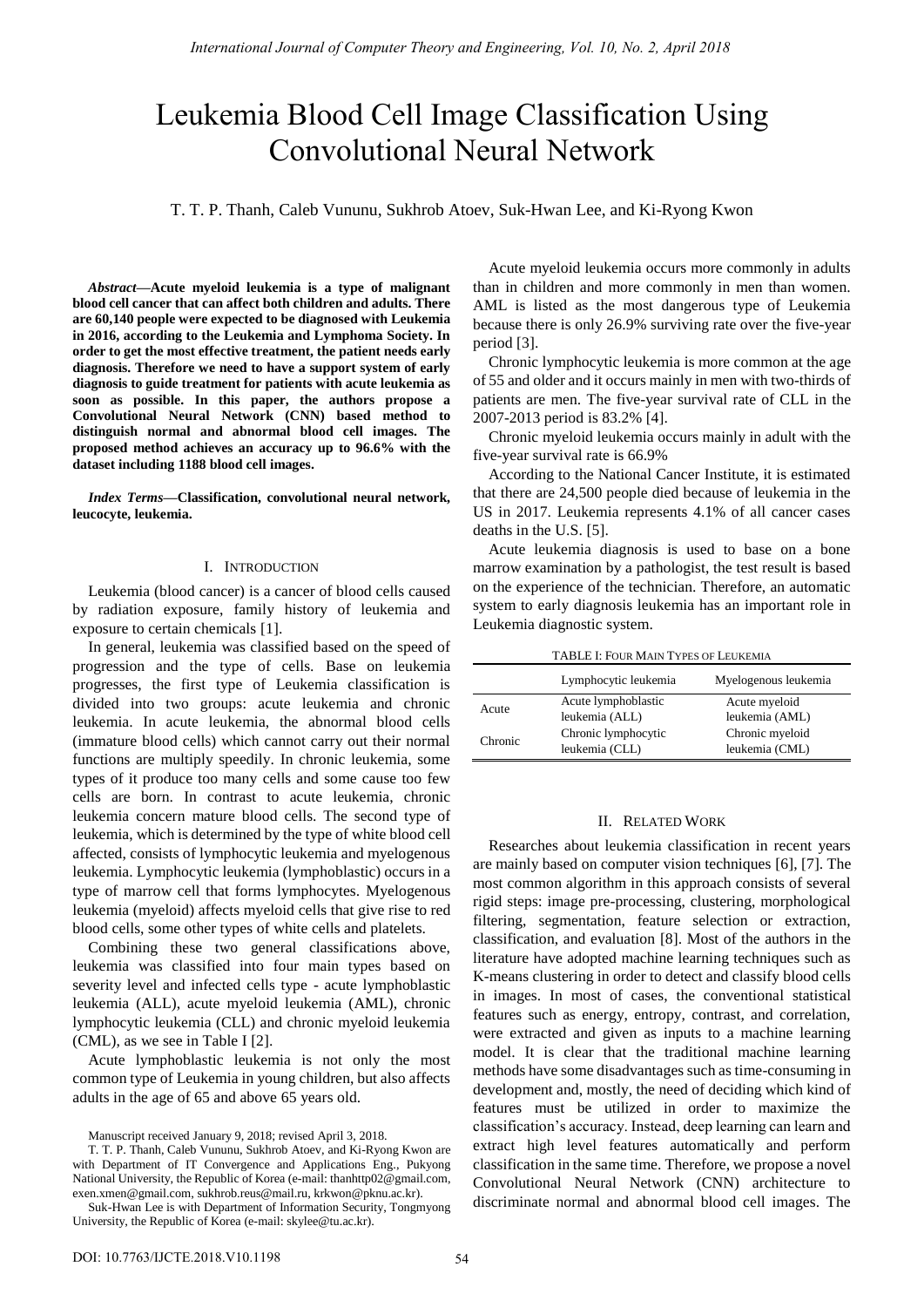advantage of using CNN is not only it reduces the processing time by allowing us to skip most of the pre-processing steps, but also it has the ability of extracting features that are better than the conventional statistical features, as we will demonstrate in this paper.

## III. PROPOSED METHOD

### *A. Proposed CNN Architecture*

In this paper, we use CNN to extract features from raw blood cell images and perform classification. The architecture of CNN includes three main types of layers: convolutional layer, pooling layer, and fully-connected layer. Convolution layers compute the output of neurons by calculating a weighted sum of the inputs, adding a bias to that weighted sum and then applying the rectifier linear unit (ReLu) on it. ReLu, given by the equation ReLu  $(z) = max(0,$ z), is one type of activation function which decides whether a neuron should be active or not. Pooling layers are in charge of reducing the spatial size of the representation in order to decrease the number of parameters and computations, leading to control overfitting. Fully connected layers contain neurons that are connected to all the activations from the previous layer.

In this work, we use a network containing 7 layers, as we see in Fig. 1. The first 5 layers perform feature extraction and the other 2 layers (fully connected and softmax) classify the extracted features. The input image has the size of 100x100x3. In the convolution layer 1, we used a filter size of 5x5 and a total of 16 different filters. The stride is 1 and no zero-padding was applied.

The second and third convolution layers have the same structure with the first one but different number of filters, 32 and 64, respectively. We used pooling layer with filter size 2, stride 2 to decrease the volume spatially. During the learning, the chosen size of the mini batch was 100. ReLu is used as the activation function.



In the preliminary version of this work that has been published in the 6th International Conference on Advanced Information Technologies and Applications (ICAITA 2017) [9], the authors have also adopted the convolutional neural network but with a slightly shallow architecture compared to the one proposed here and a really small number of data. In the current research, we present a deeper architecture trained on a significantly augmented dataset. Details about data augmentation are discussed in the next section.

#### *B. Data Augmentation*

The main problem that bioinformatics researchers face when finding solutions for detecting and diagnosing Leukemia diseases is a lack of dataset because medical images are private. Besides, the more Leukemia images CNN can handle, the higher accuracy achieved. Therefore, the need for a large enough dataset to build an effective CNN architecture in the diagnosis of Leukemia is extremely urgent.

In this paper, the authors propose some simple data augmentation methods to expand the available data. [10], [11].

*1) Histogram equalization*



Fig. 2. The grayscale ALL image and the adjusted image.

Histogram equalization is a simple technique to enhance the contrast of a low contrast image by detecting the distribution of pixel densities and stretching the range of intensity values to a desired range of values. [12]

As in Fig. 2, the equalized image show the more detail of white blood cells and red blood cells in ALL image.

*2) Translation*

In this paper, the authors perform a translation operation to shift an image along both x-axis and y-axis with the displacement value between 25 and the middle of each axis.





Fig. 3. The original image and translated image.

For example, Fig. 3 shows the original ALL image and the translated ALL image with the displacement belong x-axis is 84 and belong y-axis is 56 on the left side and right side, respectively.

## *3) Reflection*

Image reflection is a method to mirror an image through the vertical and horizontal axis as shown in Fig. 4. This is a simple solution to extend dataset but it proves to high efficiency because the mirrored image still remains the content of the image.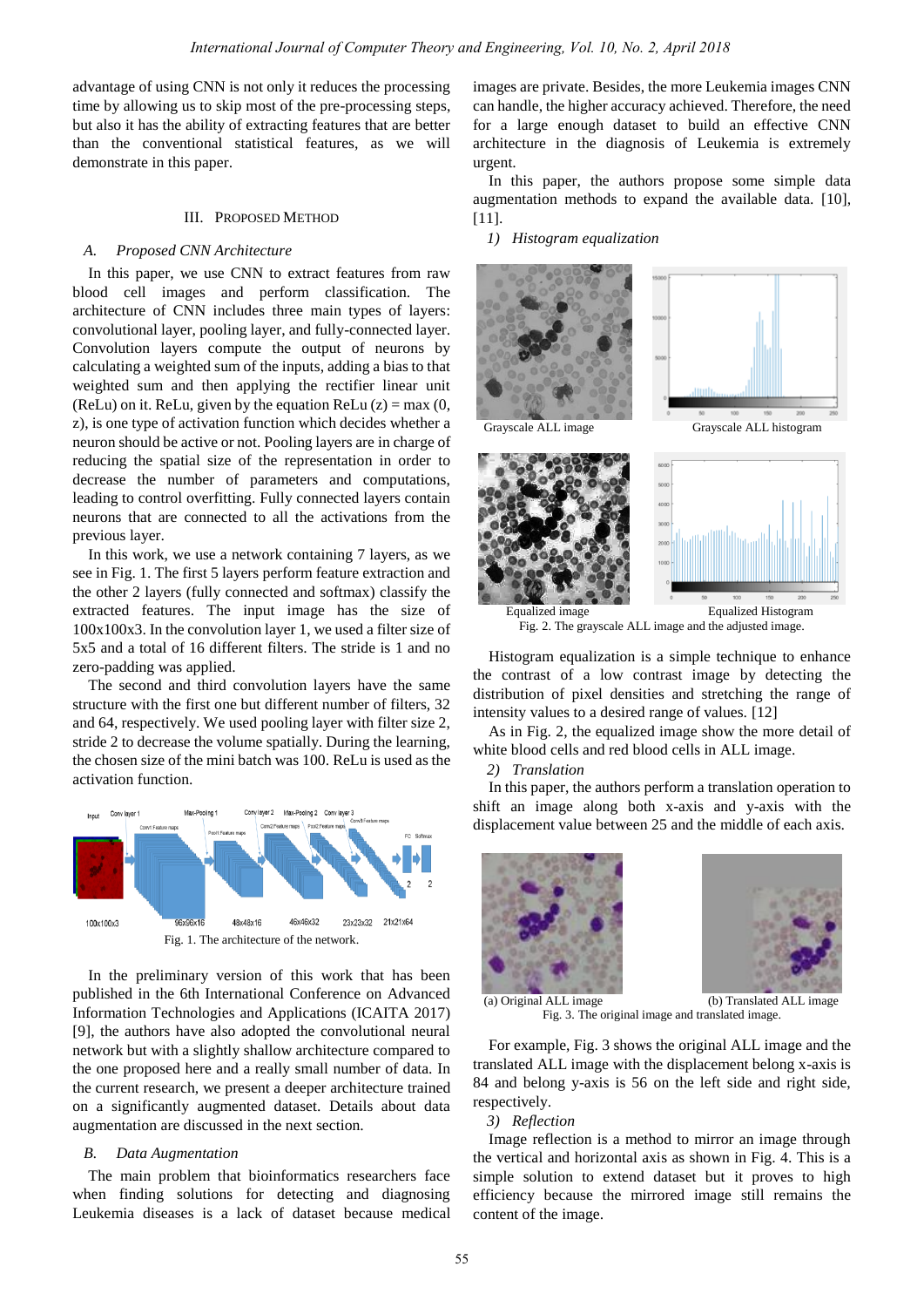



(a) Horizontal axis (b) Vertical axis Fig. 4. Image reflection through vertical and horizontal axis.

# *4) Rotation*

We handle rotations of images by randomly rotating images right or left from our original dataset with the rotation range between  $[-180^\circ, 180^\circ]$  as illustrated in Fig. 5.



 (a) Original ALL image (b) Rotation image Fig. 5. Original ALL image and rotation image.

#### *5) Shearing image*

Image is sheared along x and y-axis by mapping a pair of input coordinates [x, y] to a pair of output coordinates [x', y'] [13] as in Fig. 6.

Shearing along x-axis as bellow:

$$
x' = x + ay
$$
  
y' = y  

$$
[x' \quad y' \quad 1] = [x \quad y \quad 1] * \begin{bmatrix} 1 & a & 0 \\ 0 & 1 & 0 \\ 0 & 0 & 1 \end{bmatrix}
$$

Shearing along y-axis:

$$
x' = x
$$
  
\n
$$
y' = bx + y
$$
  
\n
$$
[x' \quad y' \quad 1] = [x \quad y \quad 1] * \begin{bmatrix} 1 & 0 & 0 \\ b & 1 & 0 \\ 0 & 0 & 1 \end{bmatrix}
$$

In the formulas above, a and b are generated randomly between 0.3 and 1.



(a) Sheared image along x-axis (b) Sheared image along y-axis Fig. 6. The original ALL image and sheared image.

## *6) Grayscale image*

We convert all of the images in ALL-IDB1 dataset from RGB format to grayscale image. This is a simple method but it has applicability to simply creating more data.

*7) Blurring image (blurring RGB and grayscale image)* 





Fig. 7. The original ALL image and Gaussian filter image.

Fig. 7 shows how to perform blurring operation in original ALL image with standard deviation is 5.11.

In this work, we apply a Gaussian filter to blur RGB image and grayscale image to generate 98 blurring images. The standard deviation for the Gaussian filter in our experiment is set up randomly between [4], [8].

*8) Rotation image* 



Fig. 8. The original image and rotated image.

Original image is rotated a rotation angle between  $[-180^{\circ}, 180^{\circ}]$  randomly. If the rotation angle is a positive number, the image rotates counterclockwise. Otherwise, if the rotation angle is a negative number, the image rotates clockwise.

The output rotated image must be large enough to contain the original image. Therefore, the output image has bigger size than the input image and pixels that fall outside the boundary of the original image is set to 155. After rotating the image, resize the output image to be the same size with the input image.

# IV. EXPERIMENTAL RESULT

In [9], the original ALL-IDB1 image database which consists of 108 cell image (59 normal and 49 abnormal cell images) was used. In this paper, to increase the accuracy of our proposed method, we have augmented the original dataset to 1188 pictures by applying transformations such as blurring, histogram equalization, reflection, translation, rotation, shearing. Blurring use Gaussian filter with sigma σ generated randomly with a uniform distribution between [4], [8]. Image reflection was applied along the horizontal and vertical axis, image rotation towards right and left with an angle randomly picked between -180° and 180°. We have also applied horizontal and vertical translation for images with the displacement value chosen randomly with a uniform distribution between 25 and the middle of the axis. With shearing transformation, horizontal and vertical shear were used with the value of distortion randomly generated between [0.3, 1].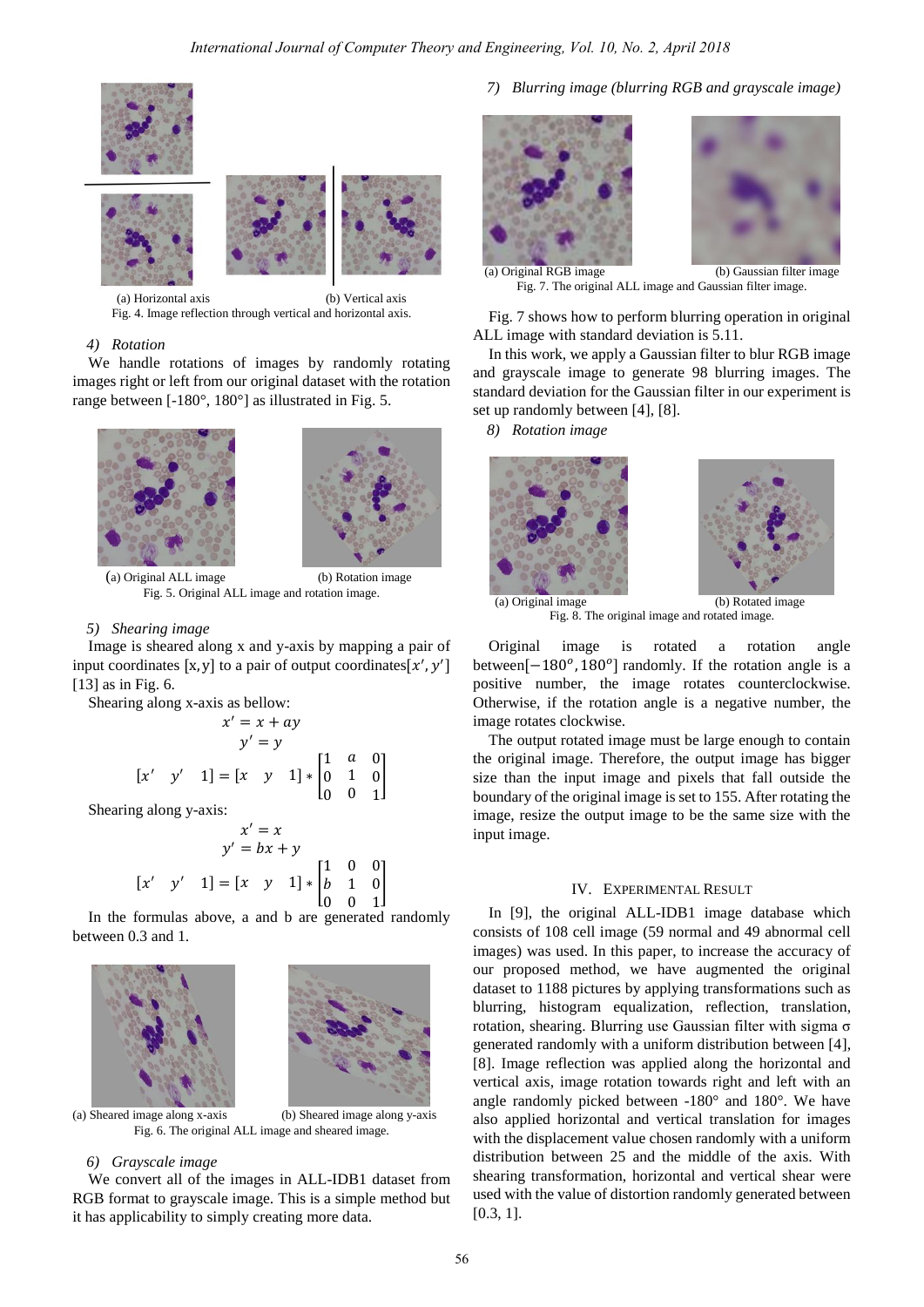|                  |                      | <b>TABLE II: CNN CLASSIFIER RESULT</b> |                   |  |
|------------------|----------------------|----------------------------------------|-------------------|--|
|                  | <b>Testing Phase</b> |                                        |                   |  |
|                  | <b>Test Set</b>      | Correct<br>Classification              | Misclassification |  |
| Normal cell      | 162                  | 152                                    | 10                |  |
| Abnormal<br>cell | 195                  | 193                                    | $\mathfrak{D}$    |  |
| Total            | 357                  | 344                                    | 13                |  |

Our experiments were conducted on Matlab with 1188 images, 70% (831 images) of them for training and the remaining 30% (357 images) for testing our model. The slightly narrow architecture used in [9] dramatically failed to reach an appropriate accuracy when applied to this augmented dataset. Therefore, we have presented here a deeper CNN architecture and changed the size of the input volume in order to improve the accuracy rate of the recognition of leukemia (our proposed CNN model achieved 96.6%). In Table II, our proposed CNN architecture predicted that 152 images were normal cell images, of the 162 actual normal cell images, and of the 195 abnormal cell images, it predicted that 193 images were abnormal cell images and 2 were normal cell images.



Fig. 9. The accuracy rate for the method used in [8] and the accuracy of the present work.

For the purpose of evaluation, we have compared our method with the conventional statistical features used in [8]. We remind that the experiments in [8] were conducted on a really small dataset. Once applied on a significantly augmented dataset, the conventional statistical features are outperformed by the CNN generated features. In Fig. 2, we can see that the accuracy rate after using our CNN model is significantly better than when utilizing the conventional statistical features as used in [8].

# V. CONCLUSION

This method of leucocyte classification promises to be used in diagnostic systems for leukemia for early detection of disease in the daily life. The authors have performed the proposed method in a largely augmented dataset in order to confirm the accuracy and reliability of the proposed CNN architecture. Because the dataset was augmented from only one type of Leukemia disease, the [acute lymphoblastic](https://en.wikipedia.org/wiki/Acute_lymphoblastic_leukemia)  [leukemia \(](https://en.wikipedia.org/wiki/Acute_lymphoblastic_leukemia)ALL), we would like to use new dataset including four types of Leukemia to evaluate our architecture. In the future work, we would like to use some algorithm tuning in terms of weight initialization, activation function to improve performance of our CNN architecture.

### ACKNOWLEDGMENT

This research was supported by Basic Science Research Program through the National Research Foundation of Korea (NRF) funded by the Ministry of Science and ICT (No. 2016R1D1A3B03931003, No. 2017R1A2B 2012456) and Institute for Information & communications Technology Promotion (IITP) grant funded by the Korea government (MSIT) (No.2015-0-00225), and supported by Brain Busan (BB21) project.

#### **REFERENCE**

- [1] Melissa Conrad Stöppler, MD. [Online]. Available: https://www.medicinenet.com/leukemia/article.htm#leukemia\_facts
- [2] C. Nordqvist. [Online]. Available: https://www.medicalnewstoday.com/articles/215538.php?sr
- [3] National Cancer Institute. [Online]. Available: https://seer.cancer.gov/statfacts/html/amyl.html
- [4] National Cancer Institute. [Online]. Available: https://seer.cancer.gov/statfacts/html/clyl.html
- [5] National Cancer Institute. [Online]. Available: https://seer.cancer.gov/statfacts/html/leuks.html
- [6] S. Mahazan, S. S. Golait, A. Meshram, and N. Jichlkan, "Review: detection of types of acute leukemia," *International Journal of Computer Science and Mobile Computing*, vol. 3, no. 3, pp. 104-111, 2014.
- [7] V. Shankar, M. Deshpande, N. Chaitra, and S. Aditi, "Automatic detection of acute lymphoblastic leukemia using image processing," in *Proc. International Conference on Advances in Computer Applications (ICACA)*, 2016.
- [8] I. Vincent, K. R. Kwon, S. H. Lee, and K. S. Moon, "Acute lymphoid leukemia classification using two-step neural network classifier," in *Proc. Workshop on Frontiers of Computer Vision (FCV),* Mokpo, South Korea, 28-30 Jan. 2015.
- T. Ttp, G. N. Pham, J. H. Park, K. S. Moon, S. H. Lee, and K. R. Kwon, "Acute leukemia classification using convolution neural network in clinical decision support system," in *Proc. 6th International Conference on Advanced Information Technologies and Applications (ICAITA 2017)*, Sydney, 2017.
- [10] L. Perez and J. Wang, "The effectiveness of data augmentation in image classification using deep learning," 2017.
- [11] C. N. Vasconcelos and B. N. Vasconcelos, "Convolutional neural network committees for melanoma classification with classical and expert knowledge based image transforms data augmentation," 2017.
- [12] S. Kansal, S. Purwar, and R. K. Tripathi, "Trade-off between mean brightness and contrast in histogram equalization technique for image enhancement," in *Proc. 2017 IEEE International Conference on Signal and Image Processing Applications (IEEE ICSIPA 2017)*, Kuching, Malaysia, 2017.
- [13] Padding and shearing an image simultaneously. [Online]. Available: https://www.mathworks.com/help/images/examples/padding-and-shea ring-an-image-simultaneously.html



**Tran Thi Phuong Thanh** received the B.S. degree in information technology from Water Resources University, Vietnam, in 2015. She is currently studying a master course in IT convergence and application engineering at Pukyong National University, Korea. Her research interests include digital signal and image processing, bioinformatics.



bioinformatics.

**Caleb Vununu** received the B.S. degree in computer science from Youngsan University, Korea in 2015 and he received an M.S. degree in IT Convergence and application engineering in Pukyong National University, Korea in 2017. He is currently studying Ph.D. course in IT convergence and application engineering in Pukyong National University, Korea. His research interests include digital signal and image processing,